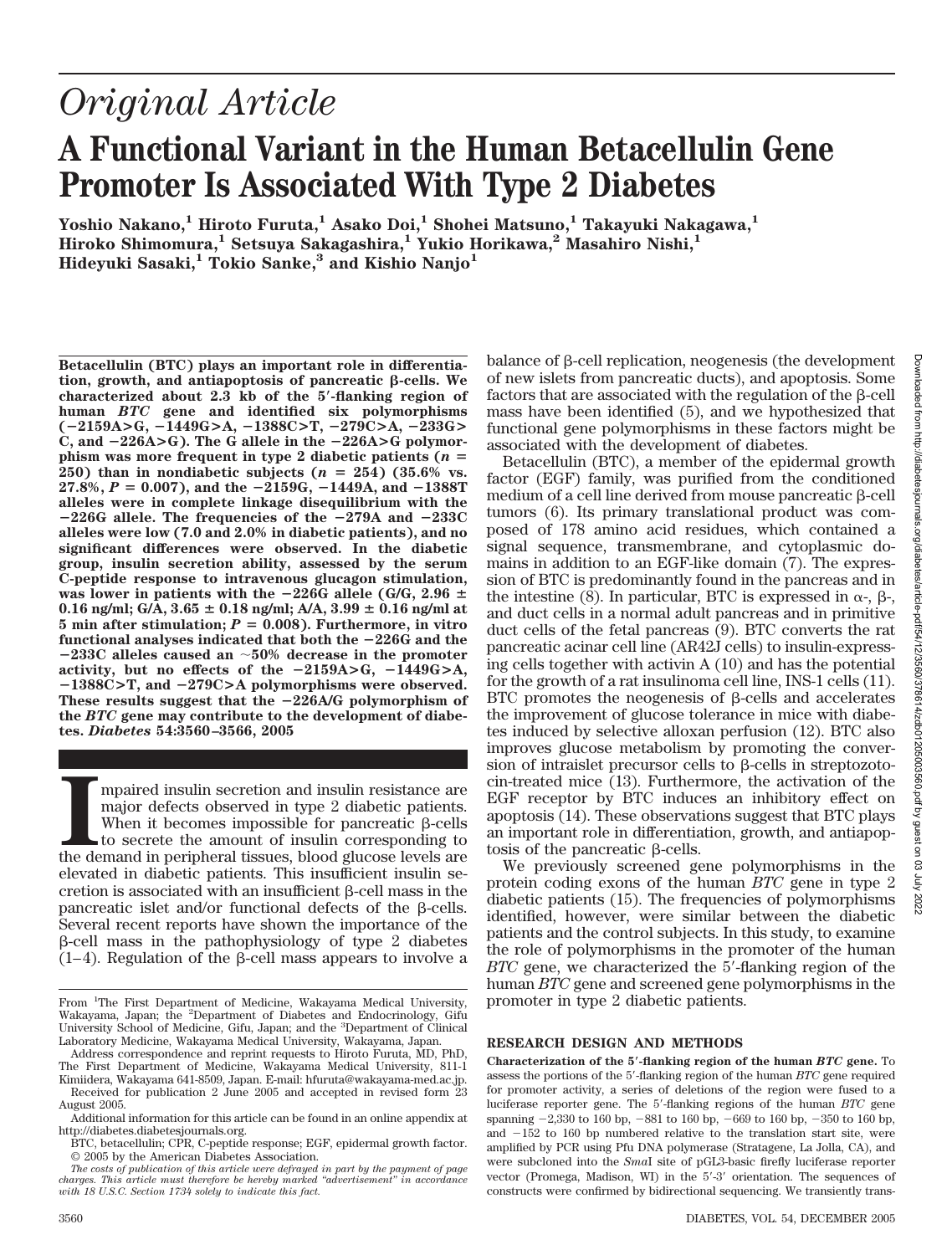Clinical characteristics of the subjects enrolled in the present study

|                                           | Nondiabetic<br>subjects | Type 2 diabetic<br>patients |
|-------------------------------------------|-------------------------|-----------------------------|
| $n$ (male/female)                         | 254 (67/187)            | 250 (135/115)               |
| Age (years)                               | $75.1 \pm 8.0$          | $63.1 \pm 11.3$             |
| BMI $\left(\frac{kg}{m^2}\right)$         | $21.8 \pm 3.7$          | $23.5 \pm 3.2$              |
| A1C $(%)$                                 | $5.0 \pm 0.4$           | $7.4 \pm 1.3$               |
| Age at diagnosis (years)                  |                         | $45.5 \pm 9.4$              |
| Mode of treatment<br>$(D/OHA/Ins)$ $(\%)$ |                         | 18.8/40.8/40.4              |

Data are means  $\pm$  SD unless otherwise indicated. D, diet; Ins, insulin; OHA, oral hypoglycemic agent.

fected 0.1  $\mu$ g each of these constructs with 0.01  $\mu$ g pRL-SV40 vector (renilla luciferase under control of SV40 promoter), as an internal control for transfection efficiency, into  $\beta$ TC3 cells using FuGENE6 transfection reagent (Roche Diagnostics, Mannheim, Germany). The  $\beta$ TC3 cells were seeded into 12-well culture plates and were maintained in Dulbecco's modified Eagle's medium containing 4,500 mg/l glucose, 10% fetal bovine serum, and antibiotics (100 units/ml penicillin G sodium and 100 mg/ml streptomycin sulfate). After 48 h, we collected the cells and measured luciferase activity using Dualluciferase Reporter Assay System (Promega). The relative luciferase activity for each construct was calculated as a fold increase over the activity for the promoterless control vector (pGL3-basic). The data presented represent the means of three independent transfection experiments per construct.

**Screening and genotyping of polymorphisms in the promoter region of the human** *BTC* **gene.** About 2.3 kb of the promoter region was amplified with a PCR and sequenced in DNA samples from 20 Japanese type 2 diabetic patients. PCR was carried out using AmpliTaq Gold polymerase (Applied Biosystems, Foster City, CA). Sequencing was carried out using Big Dye Terminator Cycle Sequencing FS Ready Reaction kit (Applied Biosystems) on an automated DNA capillary sequencer (model 310; Applied Biosystems). Polymorphisms identified in this screening were designated according to their location from the translation start site. Sequence information of the primers and the conditions for PCR-direct sequencing are shown in Supplemental Table 1 in the online appendix (available at http://diabetes.diabetesjournals. org)*.*

Polymorphisms identified were genotyped in 250 Japanese type 2 diabetic patients and 254 nondiabetic subjects using PCR direct sequencing. We calculated linkage disequilibrium coefficients (D' and  $\Delta^2$ ) using the Graphical Overview of Linkage Disequilibrium program (http://www.sph.umich.edu/csg/ abecasis/GOLD). All of the type 2 diabetic patients in this study were recruited from patients attending the outpatient clinic of the Wakayama Medical University Hospital. All patients were evaluated for their insulin secretion ability by the serum C-peptide immunoreactivity response (CPR) to intravenous glucagon stimulation. Because renal function affects serum CPR levels, patients with an elevated serum creatinine level  $(>1.2 \text{ mg/dl})$  were not included. Diabetes was diagnosed according to the criteria of the World Health Organization, and patients who were glutamic acid decarboxylase antibody positive and/or had started insulin therapy within 3 years of the diagnosis of diabetes were excluded from this study. Nondiabetic subjects were chosen using the following criteria: age of  $>60$  years, HbA<sub>1c</sub> (A1C) of  $<$  5.6%, fasting plasma glucose of  $<$  110 mg/dl, and no family history of diabetes. The clinical characteristics of type 2 diabetic patients and nondiabetic subjects are shown in Table 1. All of the participants gave their written informed consent before participating in the study. This study was approved by the ethics committee of the Wakayama Medical University.

**Assessment of the insulin secretion ability in type 2 diabetic patients.** We assessed the insulin secretion ability in type 2 diabetic patients using their serum CPR response to intravenous glucagon stimulation (16). After an overnight fast, glucagon (1 mg/body) was injected intravenously, and serum CPR levels were measured before (CPR0') and 5 min after (CPR5') injection, and then, the increment of CPR for 5 min  $(\Delta G5')$  was calculated. The patients treated with drugs were instructed not to take their morning oral hypoglycemic agents or insulin on the day of test.

**Functional properties of polymorphisms on the promoter activity of** the human *BTC* gene. The  $-279C>A$ ,  $-233G>C$ , and  $-226A>C$  gene polymorphisms were introduced into the pGL3-reporter vector containing the  $5'$ -flanking region spanning from  $-669$  to 160 bp using QuikChange sitedirected mutagenesis kit (Stratagene) for generating five constructs, pGL3- (-669/160)CGA, pGL3-(-669/160)CGG, pGL3-(-669/160)AGA, pGL3-(-669/

160)CCA, and pGL3-( $-669/160$ )CCG. Four gene polymorphisms,  $-2159A > G$ ,  $-1449G>A$ ,  $-1388C>T$ , and  $-226A>G$ , were also introduced into the pGL3-reporter vector containing the 5'-flanking region spanning from  $-2.330$ to 160 bp using the same kit for generating three constructs,  $pGL3-2330/$ 160)AGCA, pGL3-(2330/160)GATA, and pGL3-(2330/160)GATG. These constructs were transfected into the  $\beta$ TC3 cells, and the relative luciferase activity for each construct was calculated as described above.

**Statistical analysis.** Results are presented as means  $\pm$  SE unless otherwise indicated. The proportion of genotypes or alleles was compared by a  $\chi^2$  test. Group differences of continuous variables were compared using an unpaired *t* test or a one-way ANOVA followed by a post hoc analysis with a Fisher's protected least-significant difference test. Categorical variables were compared with a  $\chi^2$  test. The data of serum CPR levels were log transformed before analyzing. These analyses were performed with the StatView program for Windows (version 5.01; SAS Institute, Cary, NC). A  $P$  value of  $\leq 0.05$  was considered to be statistically significant.

### **RESULTS**

**Characterization of the 5-flanking region of the human** *BTC* **gene.** The relative luciferase activities of the  $\mu$  reporter constructs in the  $\beta$ TC3 cells are shown in Fig. 1. The construct containing from  $-350$  to 160 bp demonstrated a fivefold increase in activity compared with the promoterless construct  $(P < 0.001)$ , whereas only background activity was obtained with the construct containing from  $-152$  to 160 bp. Furthermore, a significant increase in activity was observed with the addition of the region between  $-669$  and  $-350$  bp ( $P = 0.020$ ). Conversely, the further addition of the region between  $-881$ and  $-669$  bp attenuated the promoter activity ( $P = 0.002$ ). Finally, the promoter activity of the construct containing the region up to  $-2,330$  bp was significantly higher than that of the construct containing the region up to  $-669$  bp  $(P < 0.001)$ . These data suggest that the basal promoter of the human *BTC* gene is located within the  $-200$ -bp region between  $-350$  and  $-152$  bp relative to the translation start site, the positive regulatory elements are located within the regions between  $-669$  and  $-350$  bp and between  $-2,330$  and  $-881$  bp, and the negative regulatory element(s) is located within the region between  $-881$  and 669 bp.

**Polymorphisms in the promoter region of the human** *BTC* **gene.** About 2.3 kb of the promoter region was screened in 20 Japanese type 2 diabetic patients, and six polymorphisms were identified. These polymorphisms include a G for A substitution at  $-2,159$  bp ( $-2159A>$ G), an A for G substitution at  $-1,449$  bp ( $-1449G>A$ ), a T for C substitution at  $-1,388$  bp ( $-1388C>T$ ), an A for C substitution at  $-279$  bp  $(-279C>A)$ , a C for G substitution at  $-233$  bp ( $-233G>C$ ), and a G for A substitution at  $-226$ bp  $(-226A> G)$ . All polymorphisms were numbered relative to the translation start site. The reference single nucleotide polymorphism ID numbers of  $-2159A > G$ ,  $-1449G$ >A,  $-1388C$ >T, and  $-226A$ >G are rs11733938, rs13121979, rs13101336, and rs2278862, respectively.

We genotyped these polymorphisms in 250 type 2 diabetic patients and 254 nondiabetic subjects. The allelic distributions were in the Hardy-Weinberg equilibrium expectations, and the  $-2159G$ ,  $-1449A$ ,  $-1388T$ , and  $-226G$ alleles were in complete linkage disequilibrium with each other (D' = 1.00,  $\Delta^2$  = 1.00). For the -226A>G polymorphism, the G allele was significantly more frequent in type 2 diabetic patients than in nondiabetic subjects (*P* 0.007). The odds ratios (OR) of subjects with the G/G or A/G genotype were 1.90 (95% CI 1.05–3.41,  $P = 0.031$ ) and 1.49 (1.02–2.16,  $P = 0.038$ ) compared with those having the A/A genotype, respectively. In the  $-279C>A$  and  $-233G>C$ polymorphisms, no significant differences were observed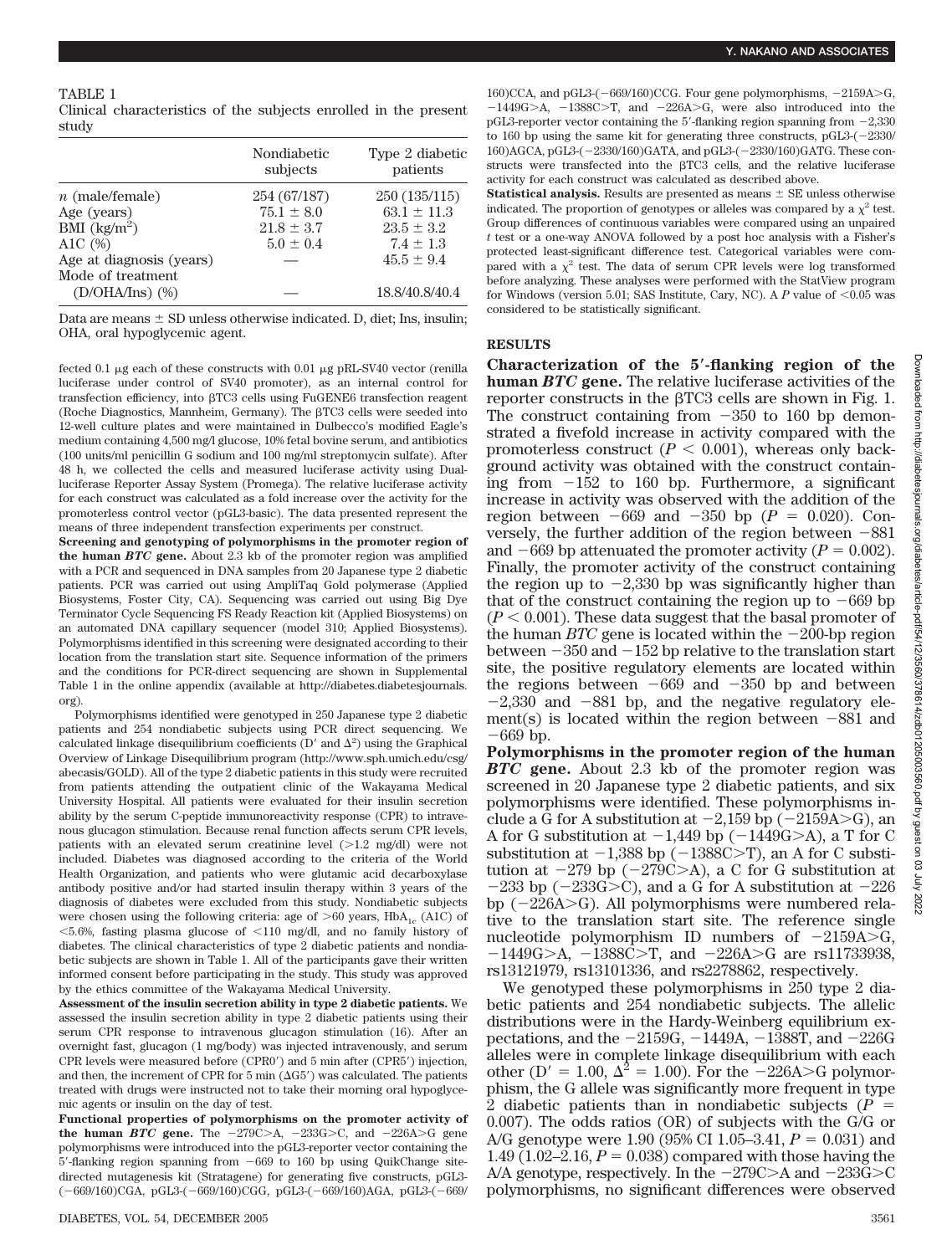

**FIG. 1. Deletion analysis of the 5-flanking region of the human** *BTC* **gene. The 5-flanking region was progressively deleted, fused to a firefly luciferase reporter (pGL3-basic) vector, and transfected into TC3 cells. Cells were cotransfected with a** *Renilla* **luciferase control (pRL-SV40) vector. The firefly luciferase activity of each construct was normalized in comparison with coexpressed** *Renilla* **luciferase activity and expressed as the fold increase relative to the activity of the promoterless pGL3-basic vector. All constructs are numbered relative to the translation start site. The data presented represent the means of three independent transfection experiments per construct. Data are means SE. The differences in the averaged activities were compared using a one-way ANOVA followed by post hoc test.**

in genotypic and allelic distribution between diabetic patients and nondiabetic subjects (Table 2).

*BTC* **PROMOTER POLYMORPHISM AND TYPE 2 DIABETES**

**Relationship between the** -**226A>G polymorphism and the insulin secretion ability in type 2 diabetic patients.** As shown in Table 3, there were no significant differences in sex, age, age at diagnosis of diabetes, duration of diabetes, maximum BMI, and present BMI among the three groups of type 2 diabetic patients according to the  $-226A > G$  genotypes. However, the insulin secretion ability evaluated by the serum CPR response to glucagon stimulation was significantly lower in patients with the G allele (G/G, 2.96  $\pm$  0.16 ng/ml; G/A, 3.65  $\pm$  0.18 ng/ml; and A/A,  $3.99 \pm 0.16$  ng/ml for CPR5';  $P = 0.008$  by ANOVA. G/G,  $1.39 \pm 0.11$  ng/ml; G/A,  $1.87 \pm 0.11$  ng/ml; and A/A,  $2.13 \pm 0.11$  ng/ml for  $\Delta G5$ ;  $P = 0.002$ .) (Fig. 2). The fasting serum CPR levels were also lower in patients with the G allele (G/G,  $1.58 \pm 0.10$  ng/ml; G/A,  $1.76 \pm 0.07$ 

ng/ml; and A/A,  $1.86 \pm 0.07$  ng/ml;  $P = 0.182$ ), and the A1C levels and the percentage of patients with insulin treatment were higher in patients with the G allele, but these differences were not statistically significant.

**Effects of polymorphisms on the promoter activity of the human** *BTC* **gene.** To investigate whether the  $-279C>A$ ,  $-233G>C$ , and  $-226A>C$  gene polymorphisms would affect the promoter activity of the human *BTC* gene, we constructed four plasmids containing the 5'-flanking region spanning from  $-669$  to 160 bp, pGL3- $(-669/160)CG$ , pGL3- $(-669/160)CG$  $pGL3-(-669/160)CGG,$ 160)AGA, and pGL $\overline{3}$ -(-669/160)CCA vectors. In transient transfection into the  $\beta$ TC3 cells, the pGL3-(-669/160)CGA vector induced luciferase activity sevenfold greater, relative to the promoterless pGL3-basic vector (Fig. 3). On the other hand, the pGL3-( $-669/160$ )CGG vector had an  $\sim 50\%$ decrease in the activity compared with the  $pGL3-669/$ 

TABLE 2

Comparison of genotypic and allelic distributions of gene polymorphisms between type 2 diabetic patients and nondiabetic subjects

| Polymorphisms                                 | Genotypes                     |                             |                     | <b>Alleles</b> |                         |                    |             |
|-----------------------------------------------|-------------------------------|-----------------------------|---------------------|----------------|-------------------------|--------------------|-------------|
| $-226A > G$<br>Type 2 diabetes                | A/A<br>106(42.4)              | A/G<br>110(44.0)            | G/G<br>34(13.6)     | $P = 0.032$    | 322(64.4)               | G<br>178(35.6)     | $P = 0.007$ |
| Nondiabetic<br>$-233G>C$                      | 136(53.5)<br>G/G              | 95 (37.4)<br>G/C            | 23(9.1)<br>C/C      |                | 367(72.2)               | 141 (27.8)         |             |
| Type 2 diabetes<br>Nondiabetic                | 240 (96.0)<br>247 (97.2)      | 10(4.0)<br>7(2.8)           | 0(0)<br>0(0)        | $P = 0.439$    | 490(98.0)<br>501 (98.6) | 10(2.0)<br>7(1.4)  | $P = 0.419$ |
| $-279C > A$<br>Type 2 diabetes<br>Nondiabetic | C/C<br>215(86.0)<br>222(87.4) | C/A<br>35(14.0)<br>32(12.6) | A/A<br>0(0)<br>0(0) | $P = 0.643$    | 465(93.0)<br>476 (93.7) | 35(7.0)<br>32(6.3) | $P = 0.655$ |

Data are  $n$  (%). The results of  $-2159A > G$ ,  $-1449G > A$ , and  $-1388C > T$  are not shown because the  $-2159G$ ,  $-1449A$ , and  $-1388T$  alleles are in complete linkage disequilibrium with the  $-226G$  allele.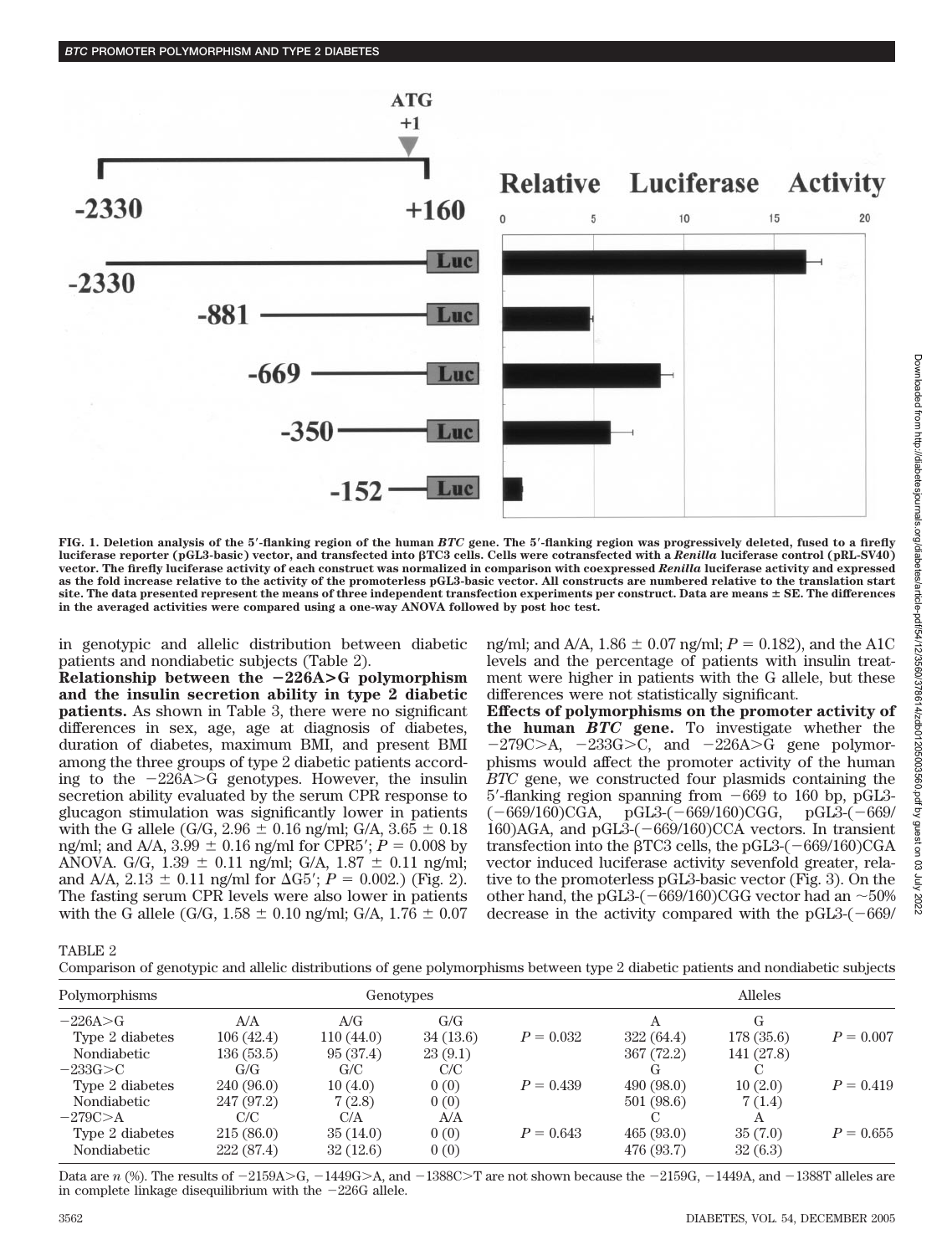#### TABLE 3

Clinical characteristics and biochemical data of type 2 diabetic patients classified according to their genotypes of the  $-226A>G$ polymorphism

|                                     | $-226A > G$ genotype |                |                |       |
|-------------------------------------|----------------------|----------------|----------------|-------|
|                                     | G/G                  | G/A            | A/A            |       |
| $n$ (male/female)                   | 34(16/18)            | 110 (58/52)    | 106(61/44)     | 0.488 |
| Age (years)                         | $62.4 \pm 2.0$       | $64.3 \pm 1.1$ | $62.2 \pm 1.1$ | 0.377 |
| Age at diagnosis (years)            | $45.6 \pm 1.5$       | $45.4 \pm 0.9$ | $45.6 \pm 1.0$ | 0.976 |
| Duration of diabetes (years)        | $16.7 \pm 1.8$       | $18.6 \pm 1.0$ | $16.4 \pm 1.0$ | 0.265 |
| Maximum BMI $(kg/m^2)$              | $27.0 \pm 0.6$       | $26.5 \pm 0.3$ | $27.0 \pm 0.3$ | 0.554 |
| $BMI$ (kg/m <sup>2</sup> )          | $23.4 \pm 0.5$       | $23.3 \pm 0.3$ | $23.7 \pm 0.3$ | 0.662 |
| A1C $(\%)$                          | $7.7 \pm 0.2$        | $7.5 \pm 0.1$  | $7.2 \pm 0.1$  | 0.072 |
| Mode of treatment (D/OHA/Ins) $(n)$ | 6/11/17              | 18/47/45       | 23/44/39       |       |
| Insulin $(\%)$                      | 50.0                 | 40.9           | 37.7           | 0.389 |

Data are shown as means  $\pm$  SE unless otherwise indicated. P values are compared by one-way ANOVA or  $\chi^2$  test for existence of insulin treatment. D, diet; Ins, insulin; OHA, oral hypoglycemic agents.

160)CGA vector  $(3.84 \pm 0.23 \text{ vs. } 6.98 \pm 0.33, P < 0.001)$ . Furthermore, the  $pGL3-(-669/160)CCA$  vector had an  $\sim$ 50% decrease in the activity compared with the pGL3- $(-669/160)$ CGA vector  $(3.73 \pm 0.23$  vs.  $6.98 \pm 0.33$ ,  $P <$ 0.001). The relative luciferase activity of the pGL3- $(-669/$ 160)AGA vector was similar to that of the  $pGL3-(-669/$ 160)CGA vector  $(7.30 \pm 0.43 \text{ vs. } 6.98 \pm 0.33, P = 0.533)$ . Because not only the  $-226A > G$  polymorphism but also the  $-233G>C$  polymorphism affected the promoter activity of the human *BTC* gene, we further constructed pGL3-  $(-669/160)$ CCG vector, but the relative luciferase activity of the pGL3- $(-669/160)$ CCG vector was similar to those of the pGL3- $(-669/160)$ CGG and pGL3- $(-669/160)$ CCA vectors. We next examined the effect of  $-2159A > G$ ,  $-1449G > A$ , and  $-1388C > T$  polymorphisms on the promoter activity of the human  $BTC$  gene, because the  $-226G$ allele was in complete linkage disequilibrium with  $-2159G$ ,  $-1449A$ , and  $-1388T$  alleles. Four polymorphisms,  $-2159A > G$ ,  $-1449G > A$ ,  $-1388C > T$ , and  $-226A > G$ , were introduced into pGL3-reporter vector containing the 5'-flanking region spanning from  $-2,330$  to 160 bp for generating three plasmids,  $pGL3-(-2330/$ 160)AGCA, pGL3-(-2330/160)GATA, and pGL3-(-2330/ 160)GATG. The pGL3-(2330/160)GATA vector induced luciferase expression  $\sim$ 14-fold greater, relative to the promoterless pGL3-basic vector, and the pGL3- $(-2330/$ 160)GATG had an  $\sim$  50% decrease in activity compared with the pGL3-( $-2330/160$ )GATA vector (14.4  $\pm$  1.20 vs.  $8.02 \pm 0.50, P < 0.001$ ) (Fig. 4). On the other hand, the relative luciferase activity of the pGL3- $(-2330/160)$ GATA vector was similar to that of the  $\overline{pGL3-(-2330/160)}$ AGCA vector  $(14.4 \pm 1.20 \text{ vs. } 16.4 \pm 0.81, P = 0.131)$ . These results suggest that  $-2159A > G$ ,  $-1449G > A$ , and  $-1388C>T$  polymorphisms do not affect the transcription of the human *BTC* gene.

#### **DISCUSSION**

In this study, our purpose was to investigate the role of gene polymorphisms in the promoter of the human *BTC* gene in type 2 diabetic patients. Because the promoter of the human *BTC* gene had not been well studied, we initially characterized about 2.3 kb of the 5-flanking region of the human  $BTC$  gene in a pancreatic  $\beta$ -cell line. We then screened gene polymorphisms in this region and found that the G allele of the  $-226A > G$  polymorphism was more frequent in type 2 diabetic patients than in nondiabetic subjects. However, the possibility that this

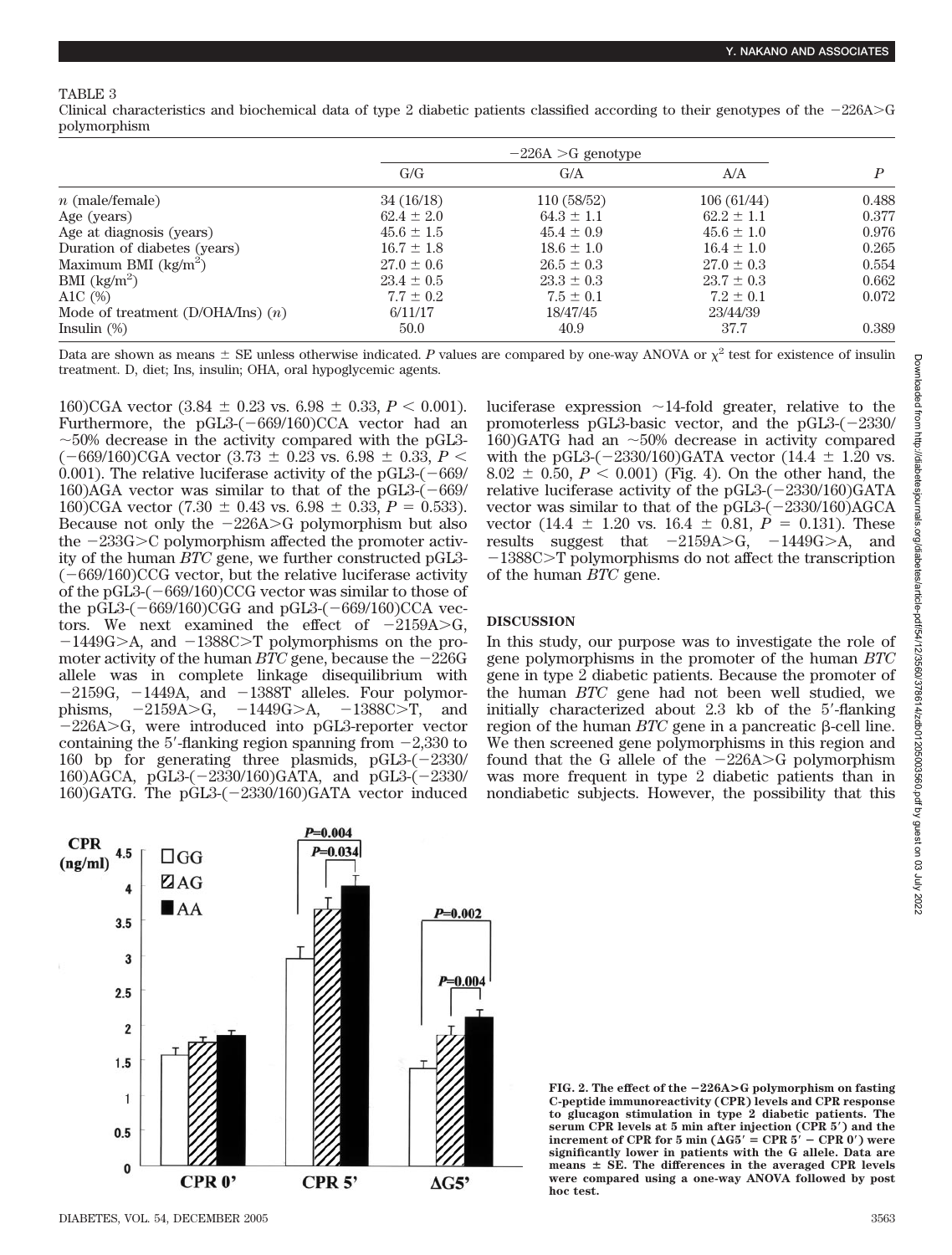

**FIG. 3. The effects of the** -**279C>A,** -**233G>C, and** -**226A>G polymorphisms on the promoter activity of the human** *BTC* **gene. Five plasmids containing the 5-flanking region, spanning from** -**669 to 160 bp, with each of five different combinations for the** -**279C>A,** -**233G>C, and** -**226A>G polymorphisms upstream of a luciferase gene transcriptional unit were constructed and transiently transfected into the TC3 cells. The data presented represent the means of three independent transfection experiments per construct. Data are means SE. The differences in the averaged activities were compared using a one-way ANOVA followed by post hoc test.**

result is a false-positive finding should be considered, because the sample size of our case-control analysis is small and the *P* values obtained are modest (17). Therefore, we further investigated the effect of the  $-226A > G$ polymorphism on clinical profiles of patients and the functional properties of all polymorphisms identified. We first examined the relationship between the G allele of the  $-226A > G$  polymorphism and insulin secretion ability in type 2 diabetic patients, because BTC plays an important role in differentiation, growth, and antiapoptosis of the pancreatic β-cells (10–14). Glucagon is a potent stimulus for the pancreatic  $\beta$ -cells, and the serum CPR to intravenous glucagon stimulation has been used to evaluate residual insulin secretion in diabetic patients (16,18). We, therefore, used this test to evaluate the insulin secretion ability in our patient group and observed that the serum CPR to glucagon was significantly lower in patients with the G allele. On the other hand, the A1C level was higher, but not significantly so, in patients with the G allele. The chronic hyperglycemia itself also causes the impairment of --cell function. However, we think that this may not affect the result, because it has been reported that the serum CPR to glucagon was little influenced by the chronic hyperglycemia (16,19). Moreover, although an influence of oral hypoglycemic agents on the serum CPR should be considered, the percentages of patients treated with oral drugs were almost similar among the groups (G/G, 32%; G/A, 42.7%; A/A, 41.5%;  $P = 0.550$ ). We next examined the functional properties of polymorphisms. A promoter with the  $-226G$  allele had an  $\sim$  50% decrease in the activity. The

226G allele was also in complete linkage disequilibrium with the  $-2159G$ ,  $-1449A$ , and  $-1338T$  alleles, but no effects of the  $-2159A > G$ ,  $-1449G > A$ , and  $-1388C > T$ polymorphisms on the promoter activity were observed. Furthermore, although we could not observe significant difference in the frequency of  $-233C$  allele in our casecontrol study, a promoter with the  $-233C$  allele also had an  $\sim$ 50% decrease in the activity. The  $-233C$  allele frequency was only 2.0% in diabetic patients and 1.4% in nondiabetic subjects. The power of our study may be not enough to detect the difference in case-control analysis because of the low frequency of C allele. In subjects with the G/C genotype on the  $-233G>C$  polymorphism, 6 of 10 subjects in diabetic group and 2 of 7 subjects in nondiabetic group had the A/G genotype on the  $-226A > G$ polymorphism. Subjects with the G/G genotype on the  $-226A > G$  polymorphism were not observed in both groups. On the basis of these results, we conclude that a decreased expression of BTC may be associated with the development of type 2 diabetes.

BTC is a member of the EGF family. The addition of BTC promoted proliferation, regeneration, and neogenesis of pancreatic  $\beta$ -cells in both a cell line (11) and diabetic mice developed by treatment with the  $\beta$ -cell toxin (12,13). Furthermore, BTC has an antiapoptotic effect via transactivation of the EGF receptors, and the effect is greater than that by EGF (14). Several reports suggest that a decreased  $\beta$ -cell mass is observed in type 2 diabetic patients (1–4) and plays an important role in the pathogenesis of type 2 diabetes. The  $\beta$ -cell mass is regulated by a balance be-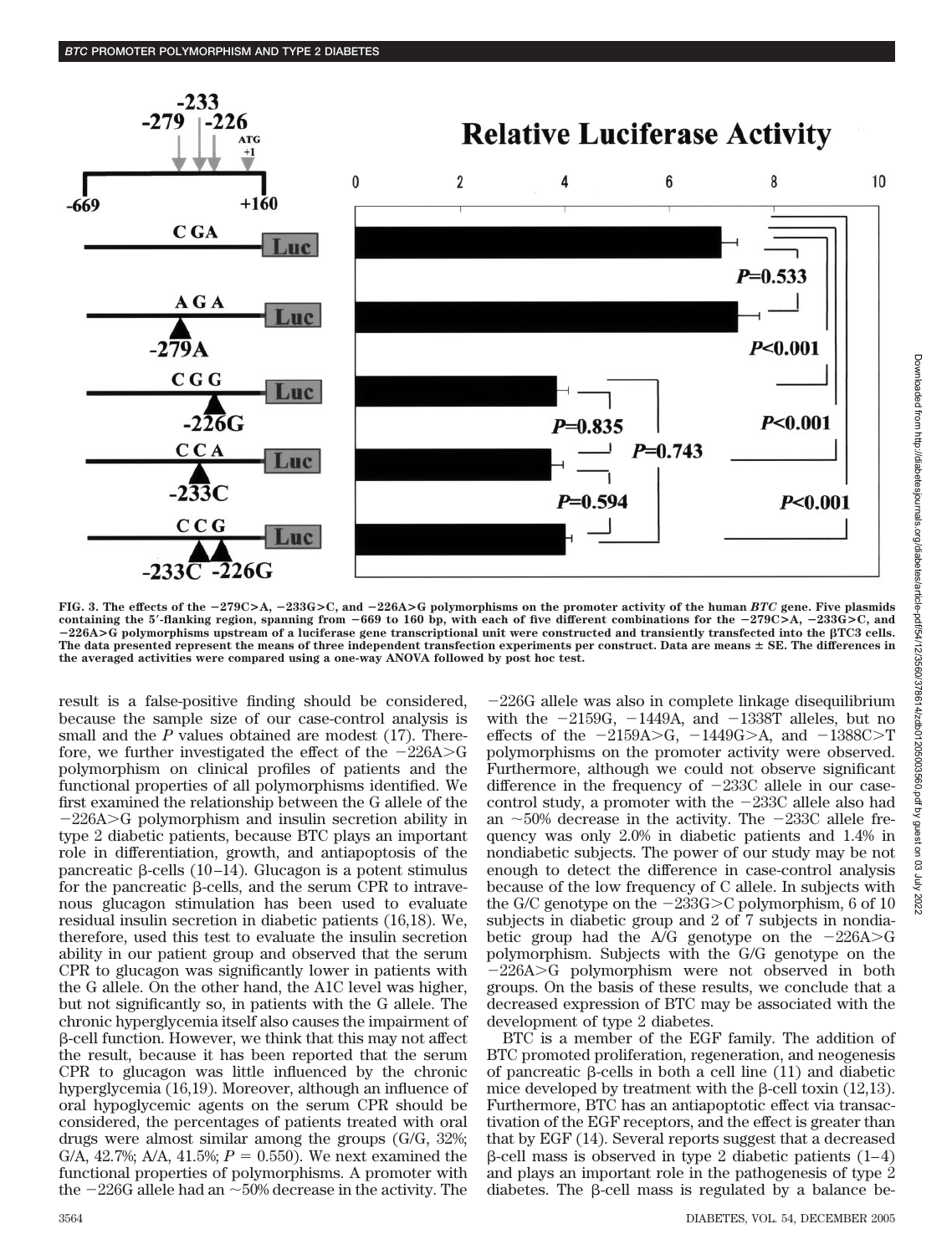

**FIG. 4. The effects of the** -**2159A>G,** -**1449G>A, and** -**1388C>T polymorphisms on the promoter activity of the human** *BTC* **gene. Three plasmids containing the 5-flanking region, spanning from** -**2,330 to 160 bp, with each of three different combinations for the** -**2159A>G,** -**1449G>A,** -**1388C>T, and** -**226A>G polymorphisms upstream of a luciferase gene transcriptional unit were constructed and transiently transfected into the TC3 cells. No effects of the** -**2159A>G,** -**1449G>A, and** -**1388C>T polymorphisms in the promoter activity were observed. The data presented represent the means of three independent transfection experiments per construct. Data are means SE. The differences in the averaged activities were compared using a one-way ANOVA followed by post hoc test.**

tween an input ( $\beta$ -cell neogenesis from pancreatic ducts and  $\beta$ -cell replication within islets) and an output ( $\beta$ -cell apoptosis). Because BTC accelerates the input and decelerates the output, a decreased expression of BTC affected by gene polymorphism may accelerate a decrease in β-cell mass in type 2 diabetic patients. *BTC*-null mice have been generated by gene targeting (20). The mice were viable and grew normally. No morphological changes were observed in the newborn pancreases; also, adult *BTC*<sup>+/+</sup> and  $BTC^{-/-}$  males responded similarly to glucose challenge tests. Their actual data, however, were not shown in the report. In addition to the BTC dysfunction, other genetic and environmental factors, including aging, may be required for the development of overt diabetes.

The sequences surrounding the  $-226A > G$  polymorphism were analyzed for potential transcription factor binding sites using TFSEARCH (available at http://www. rwcp.or.jp/papia/). The sequences were similar to the consensus of a caudal-type homeo box (Cdx)-binding site in reverse orientation, and a G for A substitution of the  $-226A > G$  polymorphism resulted in disrupting the consensus. Cdx is the family of homeodomain proteins related to the *Drosophila* "caudal" gene, which is required for anterior-posterior regional identity. In the mouse, Cdx1 and Cdx2/3, which are homologs of the *Drosophila* caudal gene, also have functions in anteroposterior patterning and posterior axis elongation (21). In addition, Cdx1 and Cdx2/3 are expressed in the intestine and regulate intestine-specific gene expression (22). The expression of Cdx2/3 is also found in both  $\alpha$ - and  $\beta$ -cells (23) and is one of the islet-enriched transcription factors (24). BTC is also predominantly expressed in the endocrine pancreas and intestine (8). This evidence suggests that Cdx protein is a good candidate of the transcription factor, which binds to the region surrounding the  $-226A > G$  polymorphism. The  $-233G>C$  polymorphism, which is 7 bp upstream from the  $-226A > G$  polymorphism, also affected the promoter activity of the *BTC* gene. Because the effects of the  $-233G>C$  polymorphism and the  $-266A>C$  polymorphisms were not additive, both polymorphisms may affect the binding of an identical transcription factor. The  $-233G>C$  polymorphism, however, did not influence the consensus sequence of Cdx binding site on the analysis using TFSEARCH.

It has been recently reported that the Cys7Gly polymorphism in the *BTC* gene is associated with type 2 diabetes in African Americans (25). Our previous study, however, showed that the minor allele frequency was similar between type 2 diabetic patients (1.8%) and nondiabetic subjects (1.8%) in Japanese (15), and the frequency in Japanese patients was lower than in African Americans (32%). Furthermore, no significant difference in the allele frequency between patients and nondiabetic subjects was observed in Caucasians (25). On the other hand, the 226G allele frequency was higher in type 2 diabetic patients than in nondiabetic subjects both in African Americans (25 vs. 20%,  $P = 0.14$ ) and Caucasians (37 vs.  $34\%, P = 0.35$ ) (25), although their differences were not statistically significant. Further studies will be needed to understand the ethnic difference in susceptibility to type 2 diabetes.

#### **ACKNOWLEDGMENTS**

This work was supported by a Grant-in-Aid for Scientific Research on Priority Areas "Medical Genome Science" and